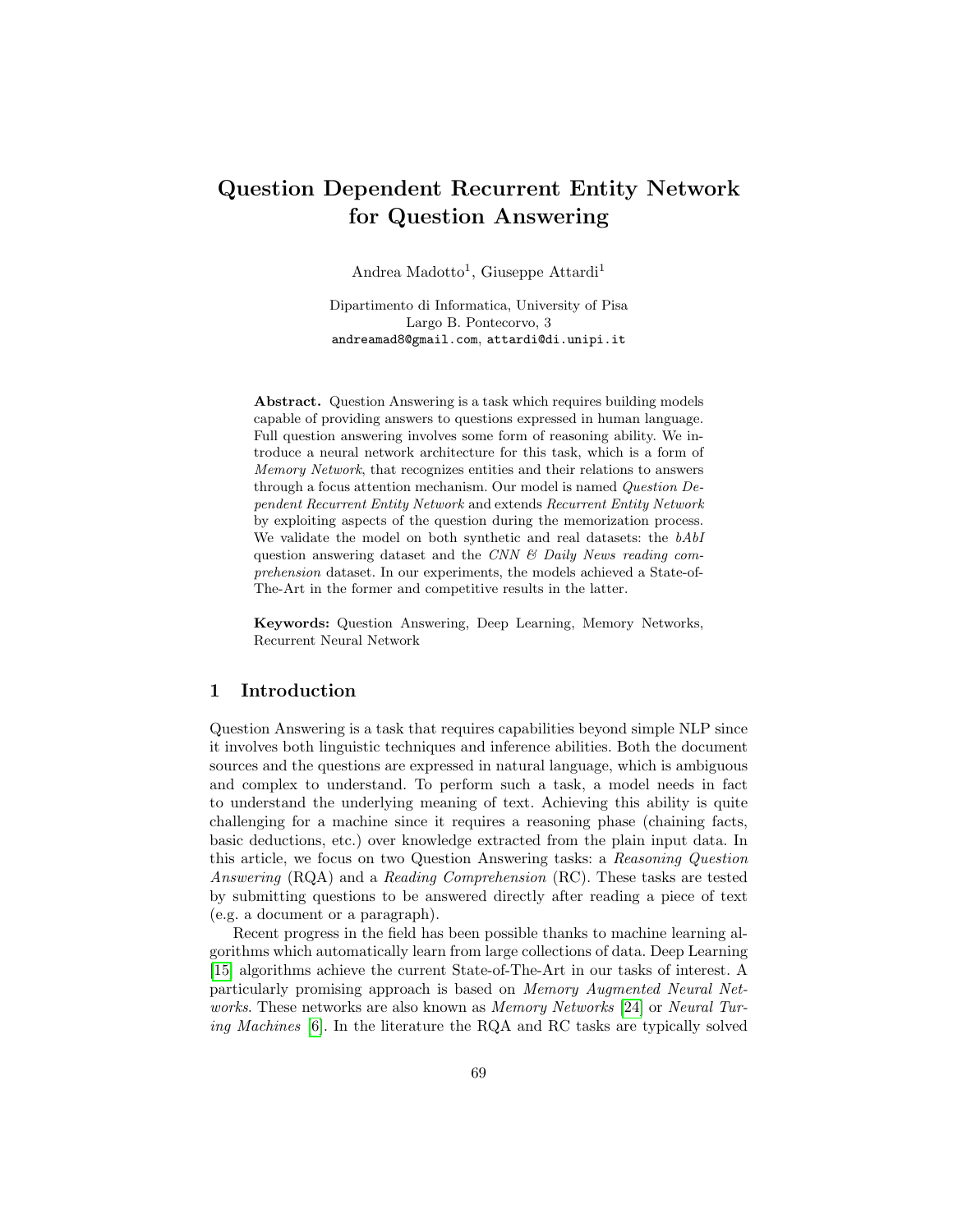by different models. However, the two tasks share a similar scope and structure. We propose to tackle both with a model called *Question Dependent Recurrent* Entity Network, which improves over the model called Recurrent Entity Network [\[8\]](#page-10-1).

Our major contributions are: 1) exploiting knowledge of the question for storing relevant facts in memory, 2) adding a tighter regularisation scheme, and 3) changing the activation functions. We test and compare our model on two datasets, bAbI [\[23\]](#page-11-2) and [\[9\]](#page-11-3), which are standard benchmark for both tasks. The rest of the paper is organised as follows: section Related outlines the models used in QA tasks, while section Model the proposed QDREN model. Section Experiments and Results show training details and performance achieved by our model. The section Analysis reports a visualisation with the aim to explain the obtained results. Finally, section Conclusions summarise the work done.

#### 2 Related Work

#### 2.1 Reasoning Question Answering

A set of synthetic tasks, called bAbI [\[23\]](#page-11-2), has been proposed for testing the ability of a machine in chaining facts, performing simple inductions or deductions. The dataset is available in two sizes, 1K and 10K training samples, and in two settings, i.e. with and without supporting facts. The latter allows knowing which facts in the input are needed for answering the question (i.e. a stronger supervision). Obviously, the 1K sample setting with no supporting facts is quite hard to handle, and it is still an open research problem. *Memory Network* [\[24\]](#page-11-1) was one of the first models to provide the ability to explicitly store facts in memory, achieving good results on the bAbI dataset. An evolution of this model is the End to End Memory Network [\[20\]](#page-11-4), which allows for end-to-end training. This model represents the State-of-The-Art in the bAbI task with 1K training samples. Several other models have been tested in the bAbI tasks achieving competitive results, such as Neural Turing Machine [\[6\]](#page-10-0), Differentiable Neural Computer [\[7\]](#page-10-2) and Dynamic Memory Network [\[14,](#page-11-5) [25\]](#page-11-6). Several other baselines have also been proposed [\[23\]](#page-11-2), such as: an n-gram [\[19\]](#page-11-7) models, an LSTM reader and an SVM model. However, some of them still required strong supervision by means of the supporting facts.

#### 2.2 Reading Comprehension

Reading Comprehension is defined as the ability to read some text, process it, and understand its meaning. A impending issue for tackling this task was to find suitably large datasets with human annotated samples. This shortcoming has been addressed by collecting documents which contain easy recognizable short summary, e.g. news articles, which contain a number of bullet points, summarizing aspects of the information contained in the article. Each of these short summaries is turned into a fill-in question template, by selecting an entity and replacing it with an anonymized placeholder.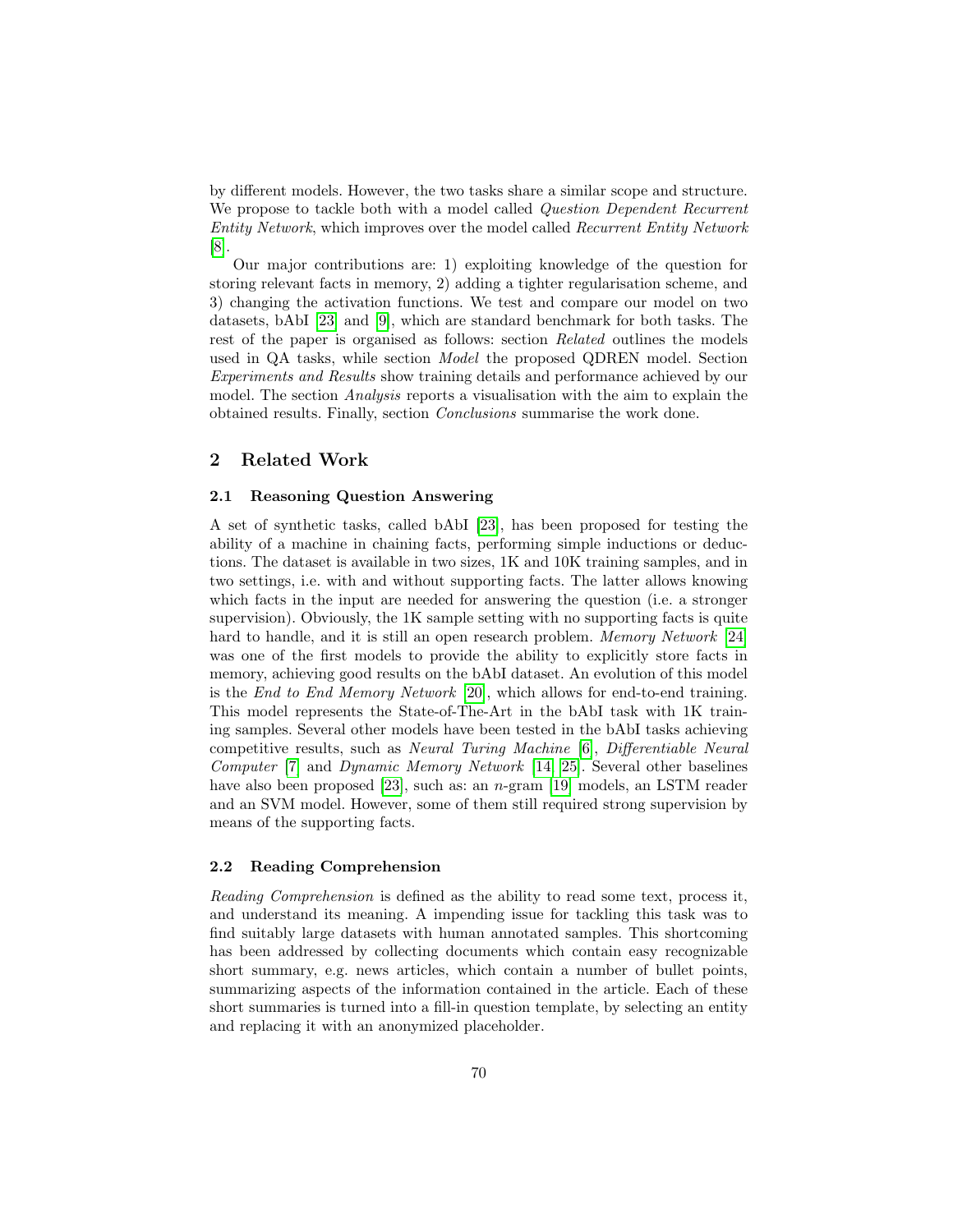Three datasets follows this style of annotation: Childrens Text Books [\[10\]](#page-11-8), CNN & Daily Mail news articles [\[9\]](#page-11-3), and Who did What [\[16\]](#page-11-9). It is also worth to mention Squad [\[18\]](#page-11-10), a human annotated dataset from Stanford NLP group. Memory Networks, described in the previous sub-section, has been tested [\[10\]](#page-11-8) on both the CNN and CBT datasets, achieving good results. The Attentive and Impatient Reader [\[9\]](#page-11-3) was the first model proposed for the CNN and Daily Mail dataset, and it is therefore often used as a baseline. While this model achieved good initial results, shortly later a small variation to such model, called Standford Attentive Reader [\[3\]](#page-10-3), increased its accuracy by 10%. Another group of models are based on an Artificial Neural Network architecture called Pointer Network [\[22\]](#page-11-11). Attentive Sum Reader [\[11\]](#page-11-12) and Attention over Attention [\[5\]](#page-10-4) use a similar idea for solving different reading comprehension tasks. EpiReader [\[21\]](#page-11-13) and Dynamic Entity Representation [\[13\]](#page-11-14), partially follow the Pointer Network framework but they also achieve impressive results in the RC tasks. Also for this task several baselines, both learning and non-learning, have been proposed. The most commonly used are: Frame-Semantics, Word distance, and LSTM Reader [\[9\]](#page-11-3) and its variation (windowing etc.).

# 3 Proposed Model

Our model is based on the Recurrent Entity Network (REN) [\[8\]](#page-10-1) model. The latter is the only model able to pass all the 20 bAbI tasks using the 10K sample size and without any supporting facts. However, this model fails many tasks with the 1K setting, and it has not been tried on more challenging RC datasets, like the CNN news articles. Thus, we propose a variant to the original model called Question Dependent Recurrent Entity Network  $(QDREN)^1$  $(QDREN)^1$ . This model tries to overcome the limitations of the previous approach. The model consists in three main components: Input Encoder, Dynamic Memory, and Output Module.

The training data consists of tuples  $\{(x_i, y_i)\}_{i=1}^n$ , with n equal to the sample size, where:  $x_i$  is composed by a tuple  $(T, q)$ , where T is a set of sentences  ${s_1, \ldots, s_t}$ , each of which has m words, and q a single sentence with k words representing the question. Instead,  $y_i$  is a single word that represents the answer. The Input Encoder transforms the set of words of a sentence  $s_t$  and the question  $q$  into a single vector representation by using a multiplicative mask. Let's define  $E \in \mathbb{R}^{|V| \times d}$  the embedding matrix, that is used to convert words to vectors, i.e.  $E(w) = e \in \mathbb{R}^d$ . Hence,  $\{e_1, \ldots, e_m\}$  are the word embedding of each word in the sentence  $s_t$  and  $\{e_1, \ldots, e_k\}$  the embedding of the question's words. The multiplicative masks for the sentences are defined as  $f^{(s)} = \{f_1^{(s)}, \ldots, f_m^{(s)}\}$  and  $f^{(q)} = \{f_1^{(q)}, \ldots, f_m^{(q)}\}$  for the question, where each  $f_i \in \mathbb{R}^d$ . The encoded vector of a sentence is defined as:

$$
s_t = \sum_{r=1}^m e_r \odot f_r^{(s)}
$$
  $q = \sum_{r=1}^k e_r \odot f_r^{(q)}$ 

<span id="page-2-0"></span><sup>&</sup>lt;sup>1</sup> An implementation is available at<https://github.com/andreamad8/QDREN>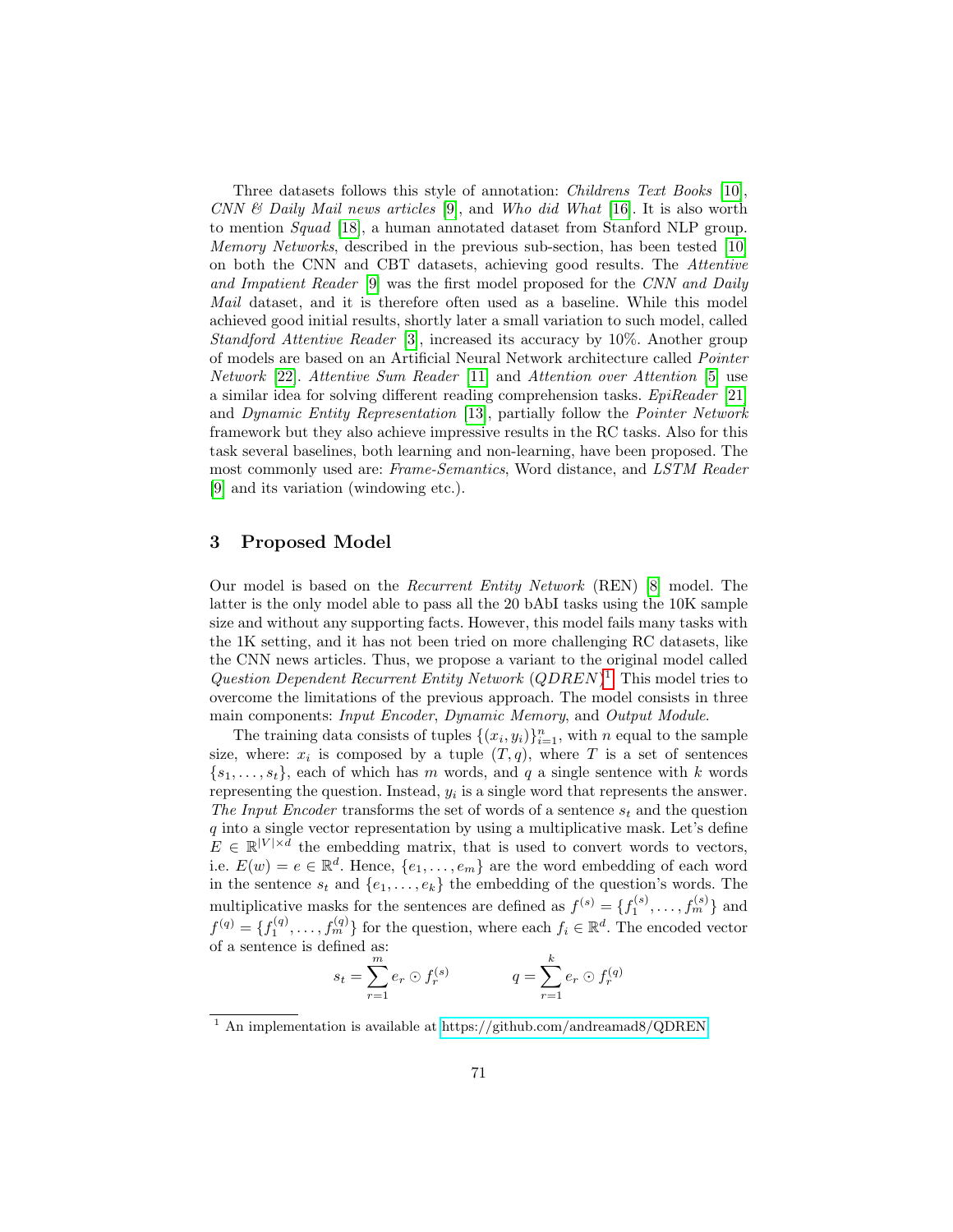<span id="page-3-0"></span>

Fig. 1: Conceptual schema of the QDREN model, with three memory blocks. In input a sample taken from bAbI task dataset.

Dynamic Memory stores information of entities present in  $T$ . This module is very similar to a Gated Recurrent Unit (GRU) [\[4\]](#page-10-5) with a hidden state divided into blocks. Moreover, each block ideally represents an entity (i.e. person, location etc.), and it stores relevant facts about it. Each block  $i$  is made of a hidden state  $h_i \in \mathbb{R}^d$  and a key  $k_i \in \mathbb{R}^d$ , where d is the embedding size. The Dynamic Memory module is made of a set of blocks, which can be represent with a set of hidden states  $\{h_1, \ldots, h_z\}$  and their correspondent set of keys  $\{k_1, \ldots, k_z\}$ . The equation used to update a generic block  $i$  are the following:

$$
g_i^{(t)} = \sigma(s_i^T h_i^{(t-1)} + s_i^T k_i^{(t-1)} + s_i^T q)
$$
 (Gating Function)  
\n
$$
\hat{h}_i^{(t)} = \phi(Uh_i^{(t-1)} + Vk_i^{(t-1)} + Ws_t)
$$
 (Candidate Memory)  
\n
$$
h_i^{(t)} = h_i^{(t-1)} + g_i^{(t)} \odot \hat{h}_i^{(t)}
$$
 (New Memory)  
\n
$$
h_i^{(t)} = h_i^{(t)}/\|h_i^{(t)}\|
$$
 (Reset Memory)

where  $\sigma$  represents the sigmoid function,  $\phi$  a generic activation function which can be chosen among a set (e.g. sigmoid, ReLU, etc.).  $g_i^{(t)}$  is the gating function which determines how much the *i*<sup>th</sup> memory should be updated, and  $\hat{h}_i^{(t)}$ is the new candidate value of the memory to be combined with the existing one  $h_i^{(t-1)}$ . The matrix  $U \in \mathbb{R}^{d \times d}$ ,  $V \in \mathbb{R}^{d \times d}$ ,  $W \in \mathbb{R}^{d \times d}$  are **shared** among different blocks, and are trained together with the key vectors. The addition of the  $s_t^T q$ term in the gating function is our main contribution. We add such term with the assumption that the question can be useful to focus the attention of the model while analyzing the input sentences.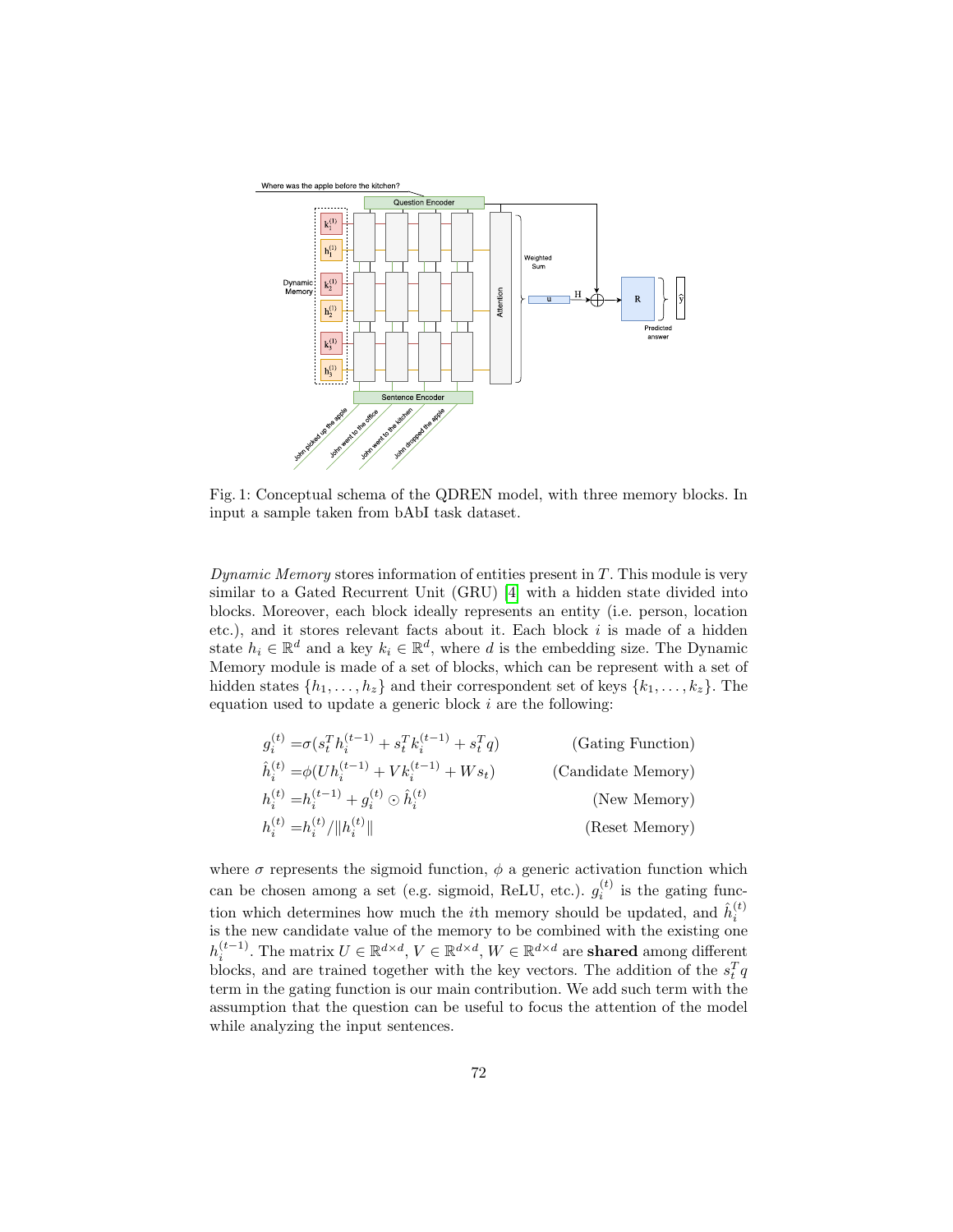The Output Module creates a probability distribution over the memories' hidden states using the question  $q$ . Thus, the hidden states are summed up, using the probability as weight, to obtain a single state representing all the input. Finally, the network output is obtained by combining the final state with the question. Let us define  $R \in \mathbb{R}^{|V| \times d}$ ,  $H \in \mathbb{R}^{d \times d}$ ,  $\hat{y} \in \mathbb{R}^{|V|}$ , z is the number of blocks, and  $\phi$  can be chosen among different activation functions. Then, we have:

$$
p_i = \text{Softmax}(q^T h_i)
$$

$$
u = \sum_{j=1}^{z} p_j h_j
$$

$$
\hat{y} = R\phi(q + Hu)
$$

The model is trained using a cross entropy loss  $H(\hat{y}, y)$  plus L2 regularisation term, where  $y$  is the one hot encoding of the correct answer. The sigmoid function and the L2 term are two novelty added to the original REN. Overall, the trainable parameters are:

 $\Theta = [E, f^{(s)}, f^{(q)}, U, V, W, k_1, \ldots, k_z, R, H]$ 

where  $f^{(s)}$  refers to the sentence multiplicative masks,  $f^{(q)}$  to the question multiplicative masks, and each  $k_i$  to the key of a generic block i. The number of parameters is dominated by  $E$  and  $R$ , since they depend on the vocabulary size. However,  $R$  is normally is much smaller than  $E$  like in the CNN dataset, in which the prediction is made on a restricted number of entities<sup>[2](#page-4-0)</sup>. All the parameters are learned using the Backpropagation Through Time (BPTT) algorithm. A schematic representation of the model is shown in Figure [1.](#page-3-0)

## 4 Experiments and Results

Our model has been implemented using TensorFlow v1.1 [\[1\]](#page-10-6) and the experiments have been run on a Linux server with 4 Nvidia P100 GPUs. As mentioned earlier, we tested our model in two datasets: the bAbI 1k sample and the CNN news articles. The first dataset have 20 separate tasks, each of which has 900/100/1000 training, validation, and test samples. Instead, the second one has 380298/3924/3198 training, validation and test samples. We kept the original splitting to compare our results with the existing ones.

 $bAbI$ : in these tasks, we fixed the batch size to 32, we did not use any pre-trained word embedding, and we used Adam [\[12\]](#page-11-15) optimizer. We have also clipped the gradient to a maximum of 40 (to avoid gradient explosion), and we set the word embedding size to 100, as it has also been suggested in the original paper. We have also implemented an early stopping method, which stop the training ones the validation accuracy does not improve after 50 epochs. Several values for the hyper-parameter have been tried and, for each task, we selected the

<span id="page-4-0"></span><sup>&</sup>lt;sup>2</sup> Therefore  $R \in \mathbb{R}^{|entities| \times d}$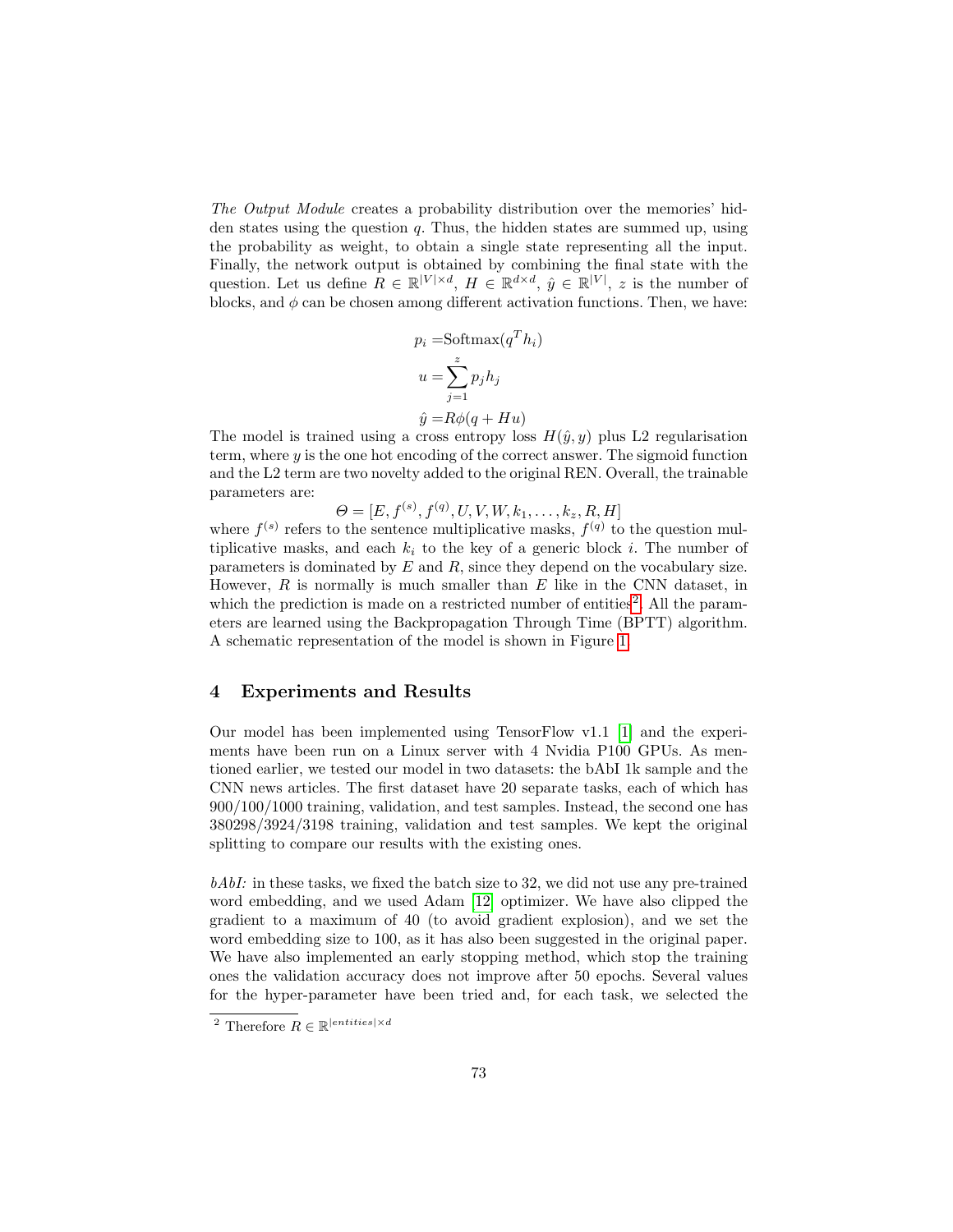setting that achieved the highest accuracy in validation. Once we selected the best model, we estimate its generalization error using the provided Test set. Table [1](#page-5-0) shows an example of the dataset and the used hyper-parameters. We

<span id="page-5-0"></span>Table 1: On the left an example of the bAbI task, and on the right the selected model hyper-parameters.

| <b>Story</b>                                                                                                                                                                                 | Question | Parameter                                                                                                 | Values                                         |
|----------------------------------------------------------------------------------------------------------------------------------------------------------------------------------------------|----------|-----------------------------------------------------------------------------------------------------------|------------------------------------------------|
| John picked up the apple Where was the apple<br>John went to the office before the kitchen?<br>John went to the kitchen $\frac{1}{\sqrt{\text{Answer}}}$<br>John dropped the apple $\,$ $\,$ | office   | Learning Rate ( $\alpha$ ) 0.01,0.001,0.0001<br>Number of Blocks<br>L2 reg. $(\lambda)$<br>Dropout $(Dr)$ | 20,30,40,50<br>0.0.001,0.0001<br>0.3, 0.5, 0.7 |

compared our results with four models: n-gram model, LSTM, original REN (with no question in the gating function) and End To End Memory Network (MemN2N) [\[20\]](#page-11-4), which is currently the State-Of-The-Art in this setting. To the best of our knowledge we achieved the lowest number of failed tasks, failing just 8 tasks compared with the previous State-Of-The-Art which was 11. Comparing our QDREN with the original Recurrent Entity Network (REN) we achieved, on average, an improvement of 11% in the average error rate and we passed 7 tasks more. Table [2](#page-6-0) shows the error rate<sup>[3](#page-5-1)</sup> in the test set obtained using each compared model, and the hyper-parameter setting used in each task. We improve the mean error compared to the original REN, however we still do know reach the error rate achieved by the *End To End Memory Network* (even if we passed more tasks). It is worth to notice the following two facts: first, in task 14 and 18 the error is very close to the threshold for passing the task  $(5\%)$ ; second, in task 2. we achieved a slightly worse result (10% error more) with respect to the original REN.

CNN news articles: in this dataset, the entities in the original paragraph are replaced by an ID, making the task even more challenging. The CNN dataset is already tokenized and cleaned, therefore we did not apply any text pre-processing. As it was done in other models, the set of possible answers is restricted to the set of hidden entities in the text, that are much less, around 500, compared to all the words (120K) in the vocabulary. Compared to the model used for bAbI, we changed the activation function of the output layer, using a sigmoid instead of parametric ReLU, since after several experiments we noticed that such activation was hurting the model performance. Moreover, the input was not split into sentences, thus we divided the text into sentences using the dot token ("."). sentence splitting in general is itself a challenging task, but in this case the input was already cleaned and normalised. However, the sentence may be very long, thus we intrdocued a windowing mechanism. The same approach has been used

<span id="page-5-1"></span><sup>&</sup>lt;sup>3</sup> The error is the percentage of wrong answers.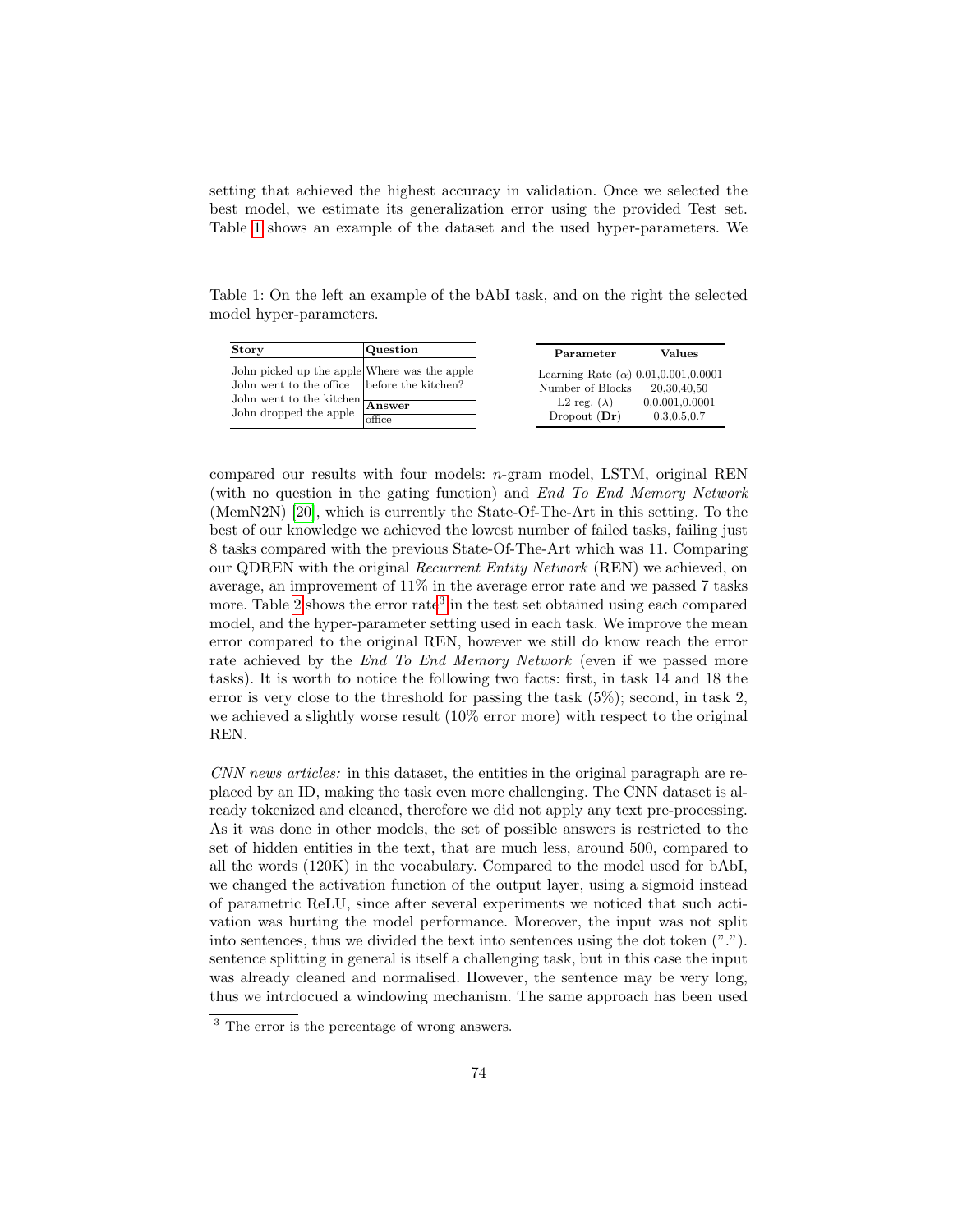<span id="page-6-0"></span>Table 2: Test set error rate comparison between n-gram, LSTM, QDREN, REN and End To End Memory Network (MemN2N). All the results have been taken from the original articles. In bold we highlight the task in which we greatly outperform the other models. On the right the hyper-parameters used in QDREN.

| Task                    |      |      | $n$ -gram LSTM MemN2N REN QDREN Blk |      |                |    | $\lambda$      | $\alpha$               | Dr  |
|-------------------------|------|------|-------------------------------------|------|----------------|----|----------------|------------------------|-----|
| 1                       | 64   | 50   | $\theta$                            | 0.7  | $\theta$       | 20 | $\overline{0}$ | 0.001                  | 0.5 |
| $\overline{2}$          | 98   | 80   | 8.3                                 | 56.4 | 67.6           | 30 | $\overline{0}$ | 0.001                  | 0.5 |
| 3                       | 93   | 80   | 40.3                                | 69.7 | 60.8           | 40 | $\overline{0}$ | $0.001$ $0.5$          |     |
| $\overline{4}$          | 50   | 39   | 2.8                                 | 1.4  | $\overline{0}$ | 20 | $\theta$       | $0.001$ $0.5$          |     |
| 5                       | 80   | 30   | 13.1                                | 4.6  | 2.0            | 50 | $\overline{0}$ | $0.001$ $0.2$          |     |
| 6                       | 51   | 52   | 7.6                                 | 30   | 29             | 30 | $\overline{0}$ | $0.001$ $0.5$          |     |
| 7                       | 48   | 51   | 17.3                                | 22.3 | 0.7            | 30 | $\theta$       | 0.001                  | 0.5 |
| 8                       | 60   | 55   | 10                                  | 19.2 | 2.5            | 20 | 0.001          | $0.001$ $0.7$          |     |
| 9                       | 38   | 36   | 13.2                                | 31.5 | 4.8            | 40 |                | $0.0001$ $0.001$ $0.5$ |     |
| 10                      | 55   | 56   | 15.1                                | 15.6 | 3.8            | 20 | $\theta$       | $0.001$ $0.5$          |     |
| 11                      | 71   | 28   | 0.9                                 | 8    | 0.6            | 20 | $\Omega$       | $0.001$ $0.5$          |     |
| 12                      | 91   | 26   | 0.2                                 | 0.8  | $\overline{0}$ | 20 | $\theta$       | $0.0001$ $0.5$         |     |
| 13                      | 74   | 6    | 0.4                                 | 9    | 0.0            | 40 | 0.001          | $0.001$ $0.7$          |     |
| 14                      | 81   | 73   | 1.7                                 | 62.9 | 15.8           | 30 |                | $0.0001$ $0.001$ $0.5$ |     |
| 15                      | 80   | 79   | $\overline{0}$                      | 57.8 | 0.3            | 20 | $\overline{0}$ | 0.001                  | 0.5 |
| 16                      | 57   | 77   | $1.3\,$                             | 53.2 | 52             | 20 | 0.001          | 0.001                  | 0.5 |
| 17                      | 54   | 49   | 51                                  | 46.4 | 37.4           | 40 | 0.001          | 0.001                  | 0.5 |
| 18                      | 48   | 48   | 11.1                                | 8.8  | 10.1           | 30 | 0.0001         | $0.001$ $0.5$          |     |
| 19                      | 10   | 92   | 82.8                                | 90.4 | 85             | 20 | $\theta$       | $0.001$ $0.5$          |     |
| 20                      | 24   | 9    | $\theta$                            | 2.6  | 0.2            | 20 | $\overline{0}$ | $0.001$ $0.5$          |     |
| Failed Tasks $(>5\%)$ : | 20   | 20   | 11                                  | 15   | 8              |    |                |                        |     |
| Mean Error:             | 65.9 | 50.8 | 13.9                                | 29.6 | 18.6           |    |                |                        |     |

in the End To End Memory Network [\[20\]](#page-11-4) as a way to encode the input sentence. This method takes each entity marker  $(@entity<sub>i</sub>)$  and it creates a window of b words around it. Formally,  $\{w_{i-\frac{(b-1)}{2}}, \ldots, w_i, \ldots, w_{i+\frac{(b-1)}{2}}\}$ , where  $w_i$  represent the entity of interest. For the question, a single window is created around the placeholder marker (the word to predict). Moreover, we add  $2(b-1)$  tokens for the entities at the beginning and at the end of the text. To check whether our QDREN could improve the existent REN and whether the window-based approach makes any difference in comparison with plain sentences, we separately trained four different models: REN+SENT, REN+WIND, QDREN+SENT and QDREN+WIND. Where SENT represent simple input sentences, and WIND the window as a input. For each of this model, we conduct a separated model selection using a various number of hyper-parameters. Table [3](#page-7-0) shows an example of the dataset and the used hyper-parameters. As for the bAbI task, we used early stopping, ending the training once the validation accuracy does not improve for 20 epochs. Since each training required a large amounts of time (using a batch size of 64 an epoch takes around 7 hours), we opted for a random search technique [\[2\]](#page-10-7), and we used just a sub-sample of the training set, i.e. 10K sample, for the model selection, but we still keep the validation set as it was. Obviously, this is not an optimal parameter tuning, since the model is selected on just 10K samples. Indeed, we noticed that the selected model, which is trained using all the samples (380K), tends to under-fit. However, it was the only way to try different parameters in a reasonable amount of time. Moreover, we also limited the vocabulary size to the most common 50K words, and we initialize the embed-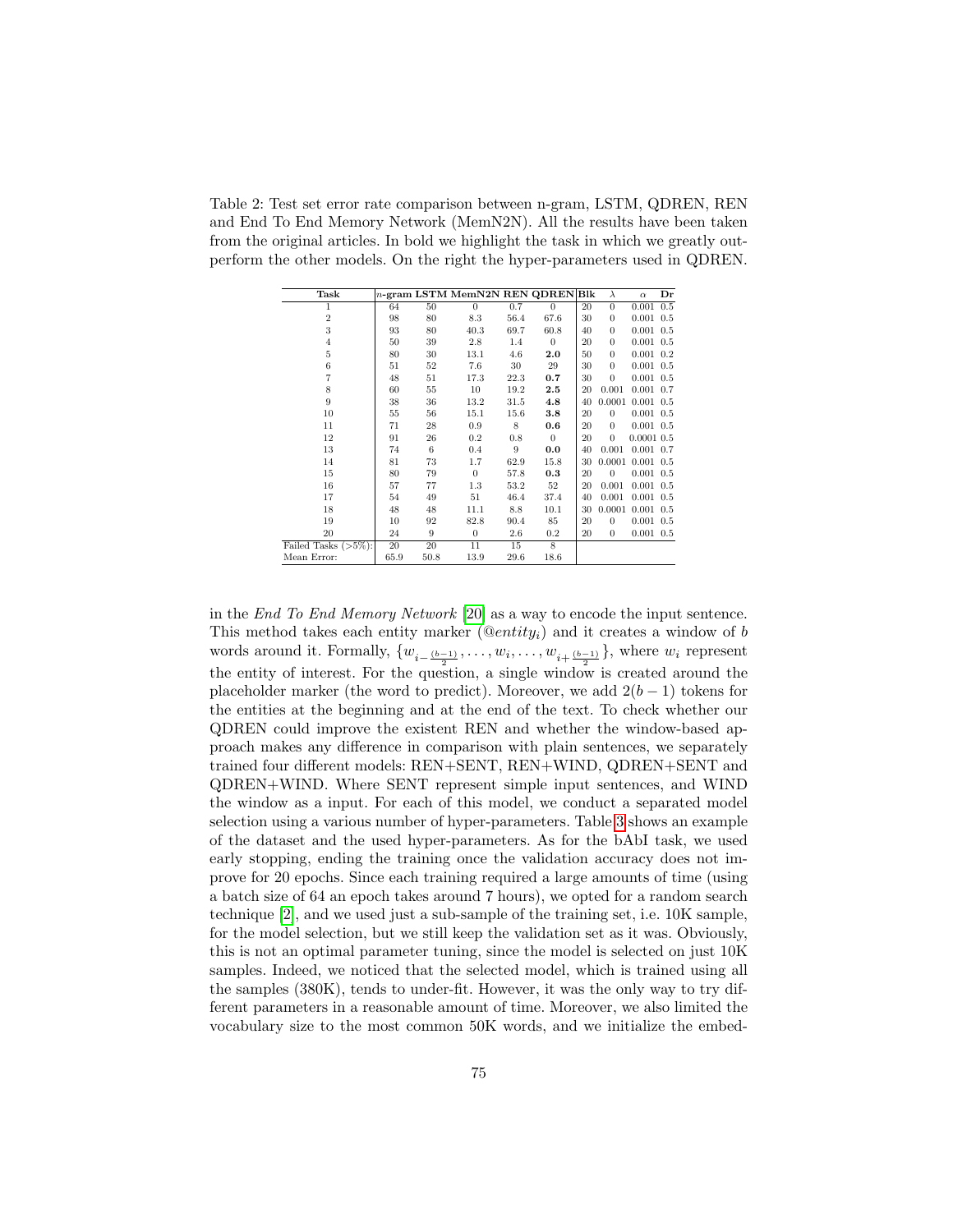<span id="page-7-0"></span>Table 3: On the left, an example from CNN news article, and on the right, the model selection Hyper-parameters.

|                                 |                            | Parameter                       | Values                             |
|---------------------------------|----------------------------|---------------------------------|------------------------------------|
| <b>Story</b>                    | Question                   | Learning Rate $(\alpha)$        | 0.1, 0.01, 0.001, 0.0001           |
| ( Qentity1 ) Qentity0 may       | "@placeholder" star        | Window                          | 2.3.4.5                            |
| be @entity2 in the popular      | <b>Quentity</b> presents a | Number of Blocks                | 10,20,50,70,90                     |
| <b>Qentity4</b> superhero films | young child                | L <sub>2</sub> reg. $(\lambda)$ | $0.0.0.001$ , $0.0001$ , $0.00001$ |
| but he recently dealt in some   | Answer                     | Optimizer                       | Adam, RMSProp                      |
| advanced bionic technology      | $\sqrt{\omega}$ entitv2    | Batch Size                      | 128,64,32                          |
|                                 |                            | Dropout $(Dr)$                  | 0.2, 0.5, 0.7, 0.9                 |

ding matrix using Glove [\[17\]](#page-11-16) pre-trained word embedding of size 100. As before,

<span id="page-7-1"></span>Table 4: Test set accuracy comparison between REN+SENT, QDREN+SENT, REN+WIND and QDREN+WIND. We show the best hyper-parameters picked by the model selection, and the accuracy values.

|                     |        |       |         | REN+SENT QDREN+SENT REN+WIND QDREN+WIND |
|---------------------|--------|-------|---------|-----------------------------------------|
| Number of Blocks    | 20     | 10    | 50      | 20                                      |
| Window              |        |       | 5       | 4                                       |
| Learning Rate       | 0.001  | 0.001 | 0.0001  | 0.01                                    |
| Optimizer           | Adam   | Adam  | RMSProp | RMSProp                                 |
| Dropout             | 0.7    | 0.2   | 0.5     | 0.5                                     |
| <b>Batch Sizel</b>  | 128    | 64    | 64      | 64                                      |
| $\lambda$           | 0.0001 | 0.001 | 0.0001  | 0.0001                                  |
| Loss Training       | 2.235  | 2.682 | 2.598   | 2.216                                   |
| Loss Validation     | 2.204  | 2.481 | 2.427   | 1.885                                   |
| Loss Test           | 2.135  | 2.417 | 2.319   | 1.724                                   |
| Accuracy Training   | 0.418  | 0.349 | 0.348   | 0.499                                   |
| Accuracy Validation | 0.420  | 0.399 | 0.380   | 0.591                                   |
| Accuracy Test       | 0.420  | 0.397 | 0.401   | 0.628                                   |

we selected the models that achieved the highest accuracy in the validation set, and then we estimate its generalization error using the provided test set. The selected models, with their hyper-parameters, are shown in Table [4.](#page-7-1) The best accuracy[4](#page-7-2) is achieved by QDREN+WIND with a value of 0.628, while all other models could not achieve an accuracy greater than 0.42. The window-based version without question supervision could not achieve an accuracy higher than 0.401. Indeed, saving only facts relative to the question seems to be the key to achieving a good score in this task. We also noticed that using plain sentences, even with QDREN, we cannot achieve a higher accuracy. This might be due to the sentence encoder, since just using the multiplicative masks does not provide enough expressive power for getting key features of the sentence. Moreover, we notice that the accuracy achieved in the training set is always lower than that in the validation and test set. The same phenomenon is present also in other

<span id="page-7-2"></span><sup>4</sup> Percentage of correct answers.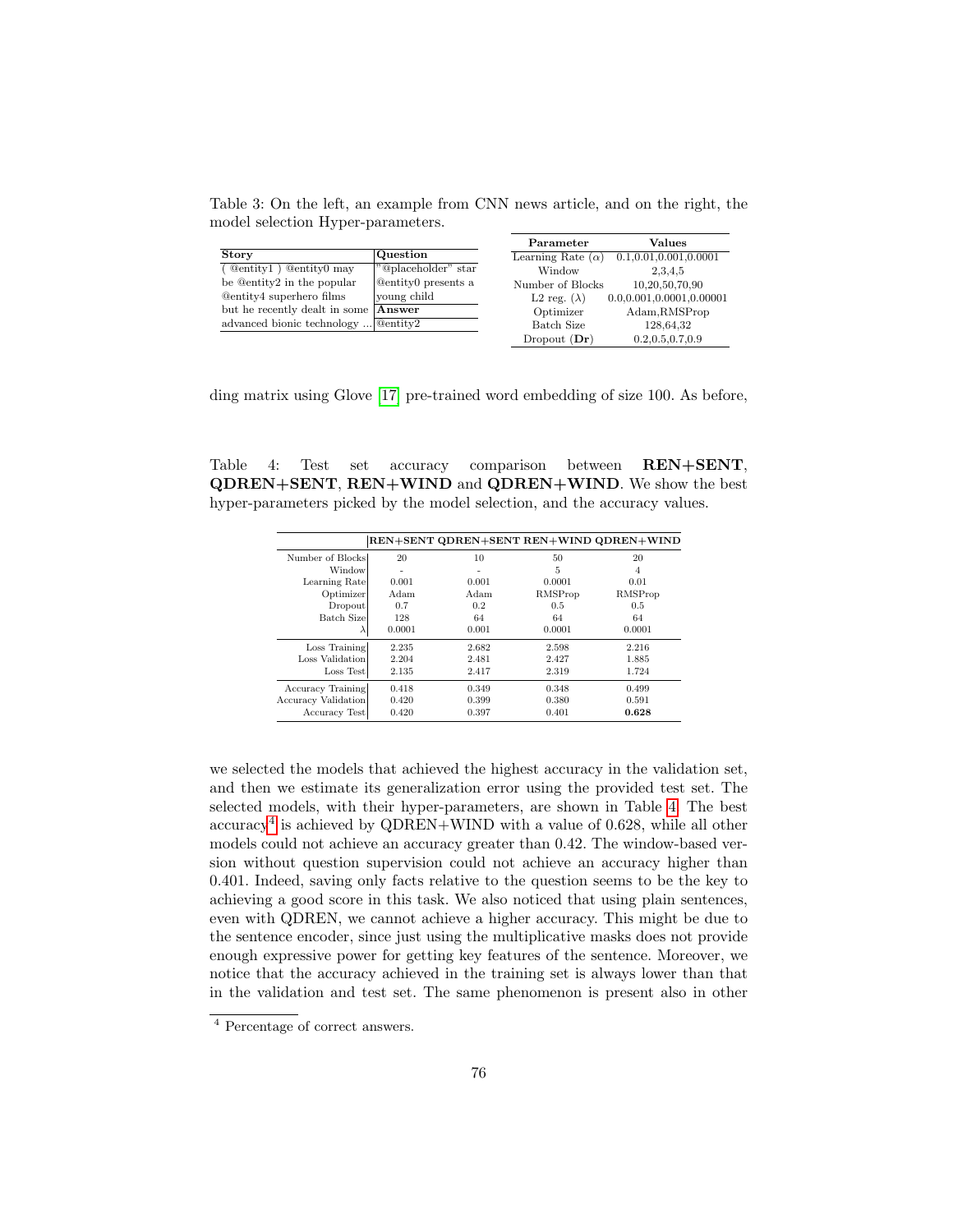<span id="page-8-0"></span>Table 5: Validation/Test accuracy (%) on CNN dataset. In the list AR stands for Attentive Reader, AS for Attentive Sum, AoA for Attention over Attention, and DER for Dynamic Entity Representation.

|                           | $ Val \; Test $ |                                                                         | Val Test |                                      | $Val$ Test |
|---------------------------|-----------------|-------------------------------------------------------------------------|----------|--------------------------------------|------------|
| Max Freq. $ 30.5 \t33.2 $ |                 |                                                                         |          | MemN2N 63.4 66.8 AS Reader 68.6 69.5 |            |
|                           |                 | Frame-semantic 36.3 40.2 Attentive Reader 61.6 63                       |          | $A \odot A   73.1 74.4$              |            |
|                           |                 | Word distance $50.5\ 50.9$ Impatient Reader 61.8 63.8 EpiReader 73.4 74 |          |                                      |            |
| LSTM Reader $55\quad 57$  |                 | <b>Stanford <math>(AR)</math></b> 72.5 72.7                             |          | <b>DER</b> 71.3 72.9                 |            |

models, in our particular case this might be due to the strong regularization term used in our models. Our model achieves an accuracy comparable to the Attentive and Impatient Reader [\[9\]](#page-11-3), but not yet State-Of-The-Art model (i.e. Attention over Attention (AoA)). It is worth noting though that our model is much simpler and it goes through each paragraph just once. A summary of the other models' results are shown in Table [5.](#page-8-0)

#### 5 Analysis

To better understand how our proposed model (i.e. QDREN) works and how it improves the accuracy of the existing REN, we studied the gating function behavior. Indeed, the output of this function decides how much and what we store in each memory cell, and it is also where our model differs from the original one. Moreover, we trained the QDREN and the original REN using the bAbI task number 1 (using 20 memory blocks). We pick up this task since both models pass it, and it is one of the simplest, which also allows to better understand and visualize the results. Indeed, we have tried to visualize other tasks but the result was difficult to understand since there were too many sentences in input and it was difficult to understand how the gate opened. The visualization result is shown in Figure [2,](#page-9-0) where we plotted the activation matrix for both models, using a sample of the validation set. In these plots, we can notice how the two models learn which information to store.

In Figure [2](#page-9-0) (a), we notice that the QDREN is opening the gates just when in the sentence appears the entity named Mary. This because such entity is also present in the question (i.e., "where is Mary?"). Even though the model is focusing on the right entity, its gates are opening all at the same times. In fact, we guess that a sparser activation would be better since it may have modeled which other entities are relevant for the final answer. Instead, the gaiting activation of the original REN is sparse, which is good if we would like to learn all the relevant facts in the text. Indeed, the model effectively assigns a block to each entity and it opens the gates just ones such entity appears in the input sentences. For example, in Figure [2](#page-9-0) (b) the block cell number 13 supposedly represents the entity Sandra, since each sentence in which this name appears the gate function of the block fully opens (value almost 1). Futher, we can notice the same phenomenon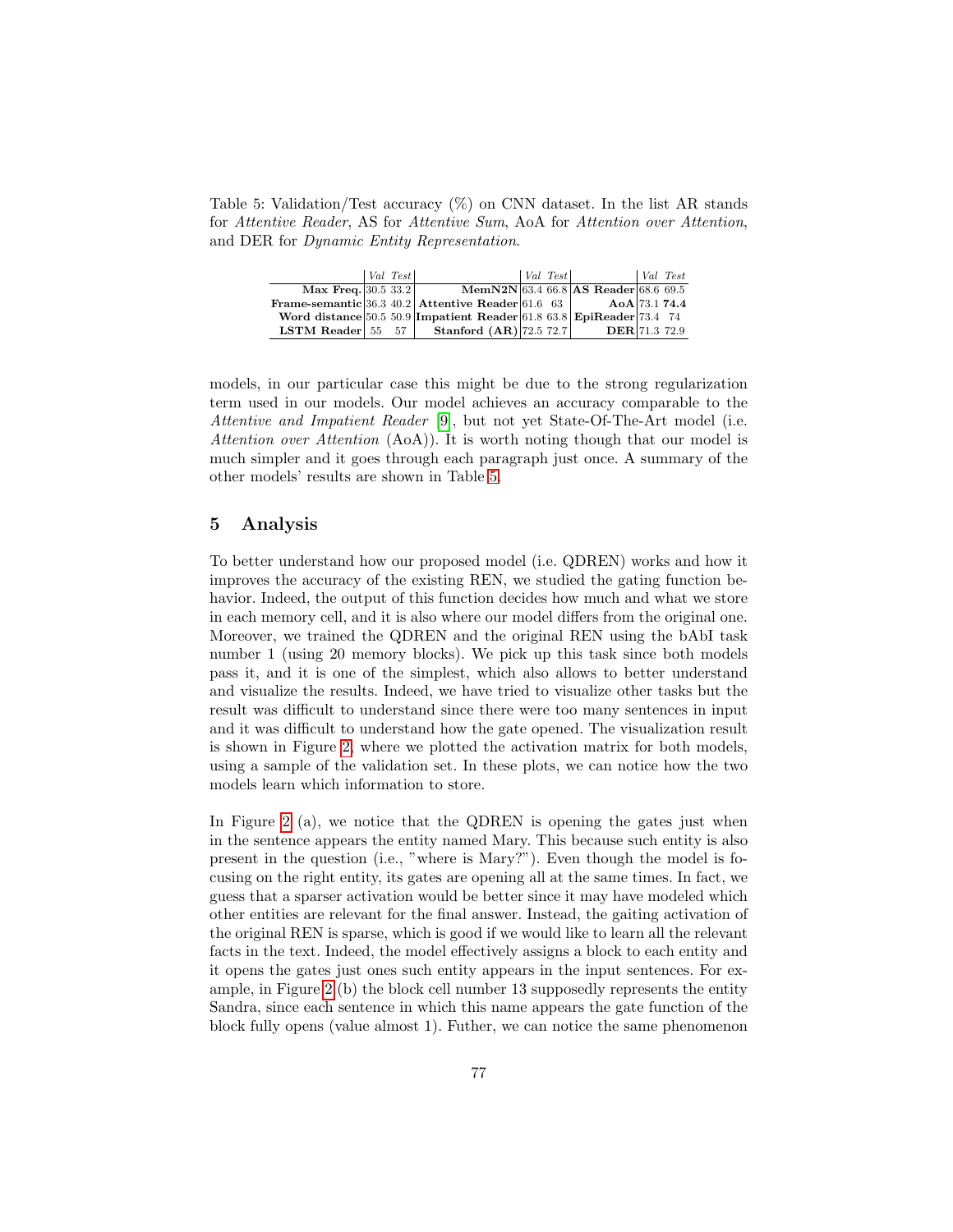with the entity John (cell 10), Daniel (cell 4), and Mary (cell 14). Other entities (e.g., kitchen, bathroom, etc.) are more difficult to recognize in the plot since their activation is less strong and probably distributes this information among blocks.

<span id="page-9-0"></span>

Fig. 2: Heatmap representing the gating function result for each memory block. In the y-axes represents the memory block number (20 in this example), in the x-axes, there are the sentences in the input divided into time steps, and at the top, there is the question to be answered. Darker color means a gate more open (values close to 1) and lighter colour means the gate less open. (a) shows QDREN and (b) shows REN.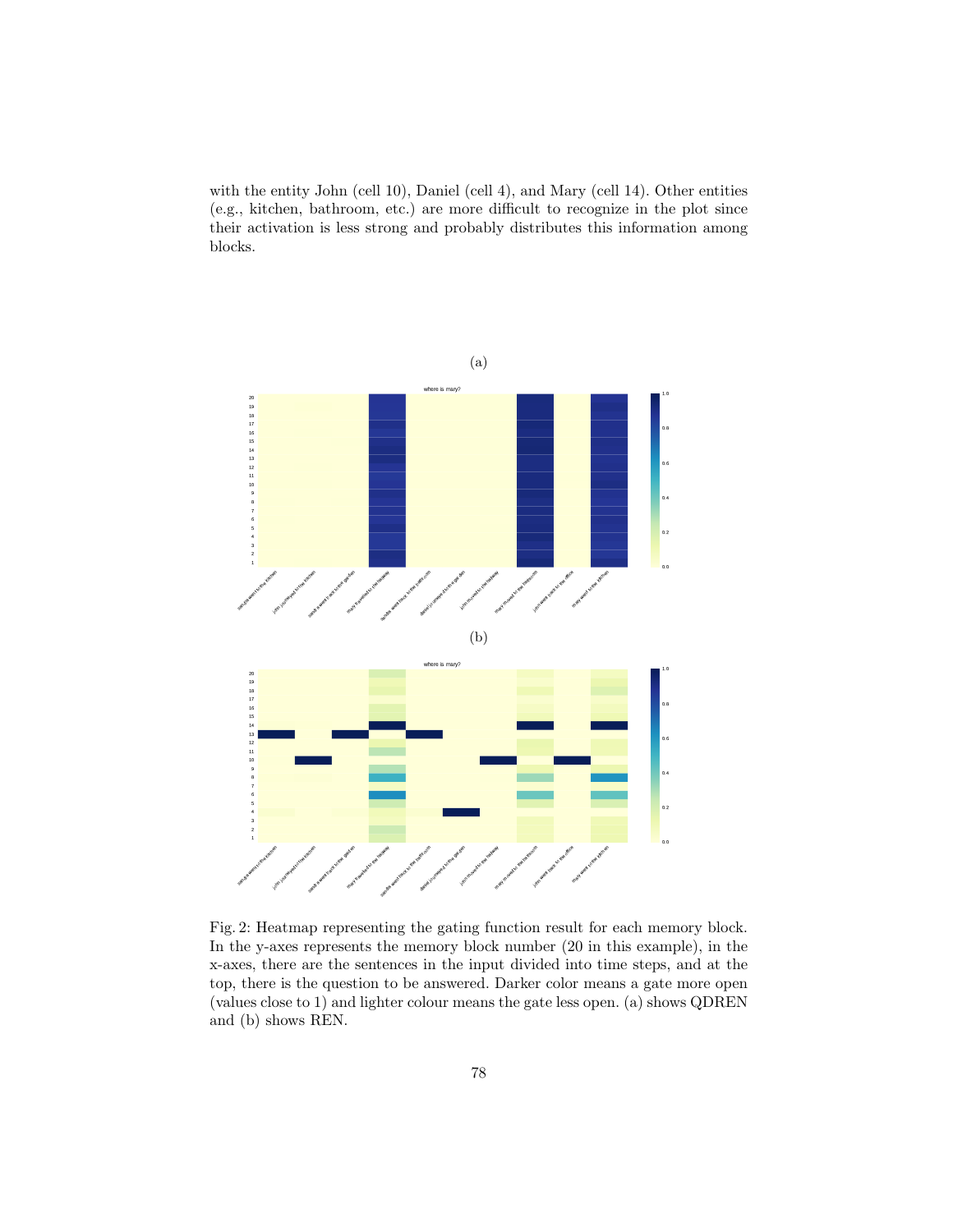# 6 Conclusion

In this paper we presented the Question Dependent Recurrent Entity Network, used for reasoning and reading comprehension tasks. This model uses a particular RNN cell in order to store just relevant information about the given question. In this way, in combination with the original Recurrent Entity Network (keys and memory), we improved the State-of-The-Art in the bAbI 1k task and achieved promising results in the Reading comprehension task on the CNN  $\mathcal{B}$  Daily news dataset. However, we believe that there are still margins for improving the behavior for the proposed cell. Indeed, the cell has not enough expressive power to make a selective activation among different memory blocks (notice in Figure [2](#page-9-0) (a) the gates open for all the memories). This does not seem to be a serious problem since we actually outperform other models, but it could be the key to finally pass all the bAbI tasks.

# Acknowledgments

This work has been supported in part by grant no. GA 2016 009 "Grandi Attrezzature 2016" by the University of Pisa.

#### References

- <span id="page-10-6"></span>1. Abadi, M., Agarwal, A., Barham, P., Brevdo, E., Chen, Z., Citro, C., Corrado, G.S., Davis, A., Dean, J., Devin, M., Ghemawat, S., Goodfellow, I., Harp, A., Irving, G., Isard, M., Jia, Y., Jozefowicz, R., Kaiser, L., Kudlur, M., Levenberg, J., Man´e, D., Monga, R., Moore, S., Murray, D., Olah, C., Schuster, M., Shlens, J., Steiner, B., Sutskever, I., Talwar, K., Tucker, P., Vanhoucke, V., Vasudevan, V., Viégas, F., Vinyals, O., Warden, P., Wattenberg, M., Wicke, M., Yu, Y., Zheng, X.: TensorFlow: Large-scale machine learning on heterogeneous systems (2015), <http://tensorflow.org/>, software available from tensorflow.org
- <span id="page-10-7"></span>2. Bergstra, J., Bengio, Y.: Random search for hyper-parameter optimization. Journal of Machine Learning Research 13(Feb), 281–305 (2012)
- <span id="page-10-3"></span>3. Chen, D., Bolton, J., Manning, C.D.: A thorough examination of the cnn/daily mail reading comprehension task. arXiv preprint arXiv:1606.02858 (2016)
- <span id="page-10-5"></span>4. Cho, K., Van Merriënboer, B., Bahdanau, D., Bengio, Y.: On the properties of neural machine translation: Encoder-decoder approaches. arXiv preprint arXiv:1409.1259 (2014)
- <span id="page-10-4"></span>5. Cui, Y., Chen, Z., Wei, S., Wang, S., Liu, T., Hu, G.: Attention-over-attention neural networks for reading comprehension. arXiv preprint arXiv:1607.04423 (2016)
- <span id="page-10-0"></span>6. Graves, A., Wayne, G., Danihelka, I.: Neural turing machines. arXiv preprint arXiv:1410.5401 (2014)
- <span id="page-10-2"></span>7. Graves, A., Wayne, G., Reynolds, M., Harley, T., Danihelka, I., Grabska-Barwińska, A., Colmenarejo, S.G., Grefenstette, E., Ramalho, T., Agapiou, J., et al.: Hybrid computing using a neural network with dynamic external memory. Nature 538(7626), 471–476 (2016)
- <span id="page-10-1"></span>8. Henaff, M., Weston, J., Szlam, A., Bordes, A., LeCun, Y.: Tracking the world state with recurrent entity networks. arXiv preprint arXiv:1612.03969 (2016)